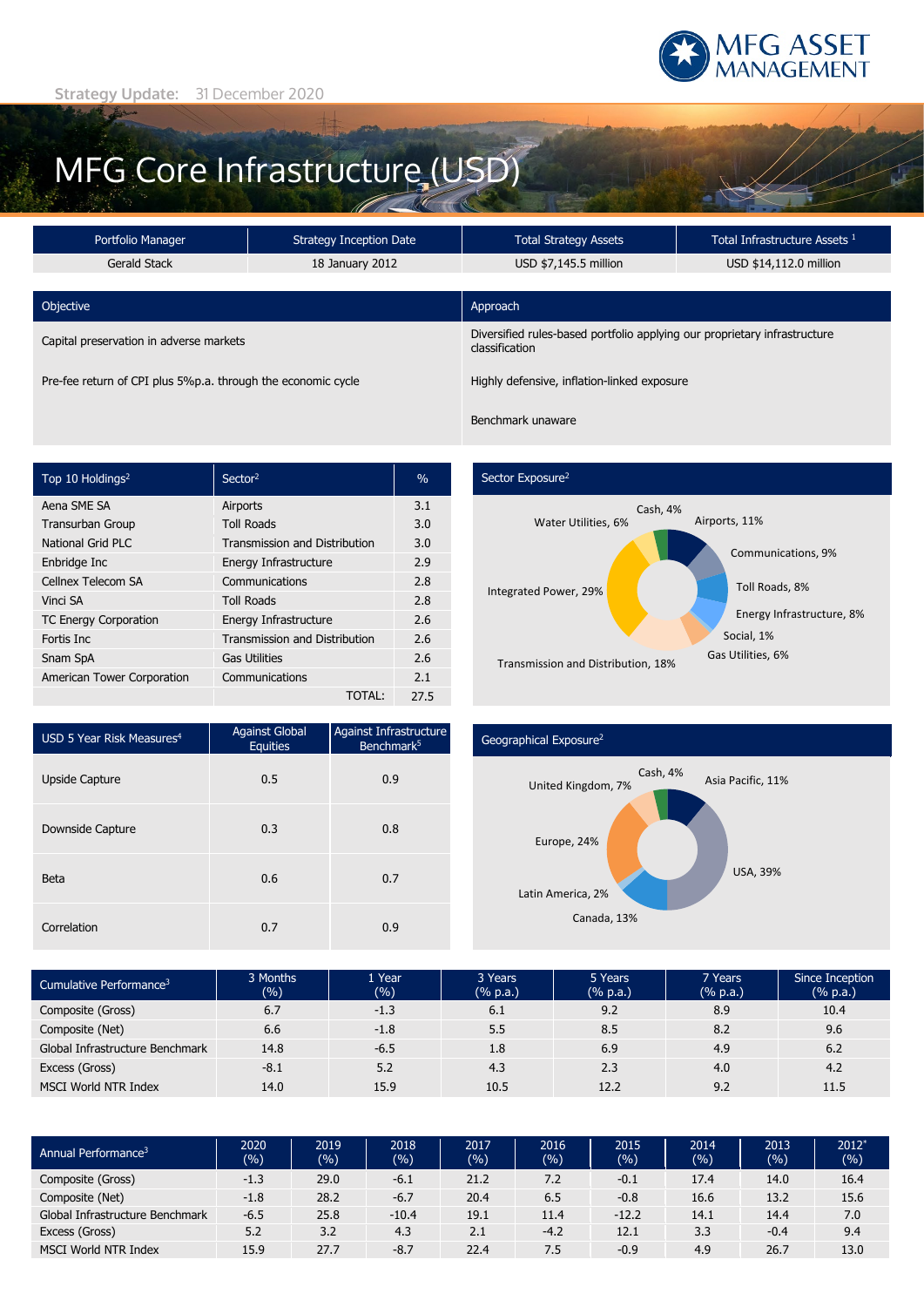1 Comprised of all Infrastructure Strategies.

2 The data is based on a representative portfolio for the strategy. Refer to the GIPS Disclosure below for further information. Sectors are internally defined. Geographical exposure is by domicile of listing. Exposures may

not sum to 100% due to rounding.<br>3 Returns are for the Global Core Infrastructure Composite and denoted in USD. Performance would vary if returns were denominated in a currency other than USD. Refer to the GIPS Disclosure information. Composite (Net) returns are net of fees charged to clients and have been reduced by the amount of the highest fee charged to any client employing that strategy during the period under consideration. Actual<br>fee

4 Risk measures are for the Global Core Infrastructure Composite before fees. The Global Equity Index is the MSCI World NTR Index.<br>5 The Benchmark or Global Infrastructure benchmark is comprised of the following: from ince onwards, the benchmark is the S&P Global Infrastructure NTR Index. Note: the UBS Developed Infrastructure and Utilities NTR Index ceased to be published from 31 May 2015, replaced on 1 January 2015 with the S&P<br>Global Infr

#### **IMPORTANT NOTICE**

This material is being furnished to you to provide summary information regarding Magellan Asset Management i land trading as MFG Asset Management **('MFG Asset Management'**) and an investment fund or<br>investment strategy man investment or other advice. In making an investment decision, you must rely on your own examination of any offering documents relating to the Strategy.

The investment program of the Strategy presented herein is speculative and may involve a high degree of risk. The Strategy is not intended as a complete investment program and is suitable only for sophisticated investors who can bear the risk of loss. The Strategy may lack diversification, which can increase the risk of loss to investors. The Strategy's performance may be volatile. Past performance is not necessarily indicative o statements involve known and unknown risks, uncertainties and other factors, and undue reliance should not be placed thereon. This material may contain 'forward-looking statements'. Actual events or results or the<br>actual p and other expenses of the Strategy will reduce trading profits, if any, or increase losses.

No representation or warranty is made with respect to the correctness, accuracy, reasonableness or completeness of any of the information contained in this material. This information is subject to change at any time and no person has any responsibility to update any of the information provided in this material. This material may include data, research and other information from third party sources. MFG Asset Management makes no guarantee that such information is accurate, complete or timely and does not provide any warranties regarding results obtained from its use. MFG Asset Management will not be responsible or liable for any losses, whether<br>di losses, loss of opportunity or incidental or punitive damages.

No distribution of this material will be made in any jurisdiction where such distribution is not authorised or is unlawful. This material does not constitute, and may not be used for the purpose of, an offer or solicitatio contained within it may not be reproduced, or disclosed, in whole or in part, without the prior written consent of MFG Asset Management. Further information regarding any benchmark referred to herein can be found at<br>www.mf

United Kingdom - This material does not constitute an offer or inducement to engage in an investment activity under the provisions of the Financial Services and Markets Act 2000 (FSMA). This material does not form part of any offer or invitation to purchase, sell or subscribe for, or any suicidation of any such offer to purchase, sell or subscribe for, any shares, units or other type of investment product or service. This material or any it, or the fact of its distribution, is for background purposes only. This material has not been approved by a person authorised under the FSMA and its distribution in the United Kingdom and is only being made to persons<br>i material is exempt from the restrictions in the FSMA as it is to be strictly communicated only to 'investment professionals' as defined in Article 19(5) of the Financial Services and Markets Act 2000 (Financial Promotion) Order 2005 (FPO).

<u>United States of America</u> - This material is not intended as an offer or solicitation for the purchase or sale of any securities, financial instrument or product or to provide financial services. It is not the intention o highest fee charged to any client employing that particular strategy during the period under consideration. Actual fees may vary depending on, among other things, the applicable fee schedule and portfolio size. Fees are<br>av

The Global Infrastructure Benchmark is comprised of the following: from inception to 31 December 2014 the benchmark is UBS Developed Infrastructure & Utilities Index Net Total Return and from 1 January 2015 the

benchmark is S&P Global Infrastructure Net Total Return Index. The benchmark changed because UBS discontinued their index series.<br>The UBS Developed Infrastructure & Utilities Index Net Total Return is a market capitalisati assume the reinvestment of all distributions of capital gain and net investment income using a tax rate applicable to non-resident institutional investors who do not benefit from double taxation treaties.<br>The S&P Global In double taxation treaties.

#### **GLOBAL INVESTMENT PERFORMANCE STANDARDS (GIPS®) DISCLOSURE**

Magellan Asset Management Limited, doing business as MFG Asset Management in jurisdictions outside Australia and New Zealand, (MFG Asset Management) claims compliance with the Global Investment Performance Standards (GIPS ®)

For the purpose of complying with GIPS, the Firm is defined as all discretionary portfolios managed by MFG Asset Management, excluding brands managed by subsidiaries operating as distinct business entities. MFG Asset Management is a wholly-owned subsidiary of the publicly listed company Magellan Financial Group Limited. MFG Asset Management is based in Sydney, Australia. Total Firm assets is defined as all assets managed by MFG<br>Asset M

The Global Core Infrastructure composite is a global strategy investing in strictly defined or "pure" infrastructure companies (typically 80-100). The filtered investment universe is comprised of stocks that 1. generate reliable income streams, 2. benefit from inflation protection and have an appropriate capital structure. The investment objective of the strategy is to minimise the risk of permanent capital loss; and achieve superior risk

To achieve investment objectives, the composite may also use derivative financial instruments including, but not limited to, options, swaps, futures and forwards. Derivatives are subject to the risk of changes in the marke may reduce its returns.

A copy of the composite's GIPS compliant presentation and/or the firm's list of composite descriptions are available upon request by emailing client.reporting@magellangroup.com.au

The representative portfolio is an account in the composite that closely reflects the portfolio management style of the strategy. Performance is not a consideration in the selection of the representative portfolio. The characteristics of the representative portfolio may differ from those of the composite and of the other accounts in the composite. Information regarding the representative portfolio and the other accounts in the composite is available upon request.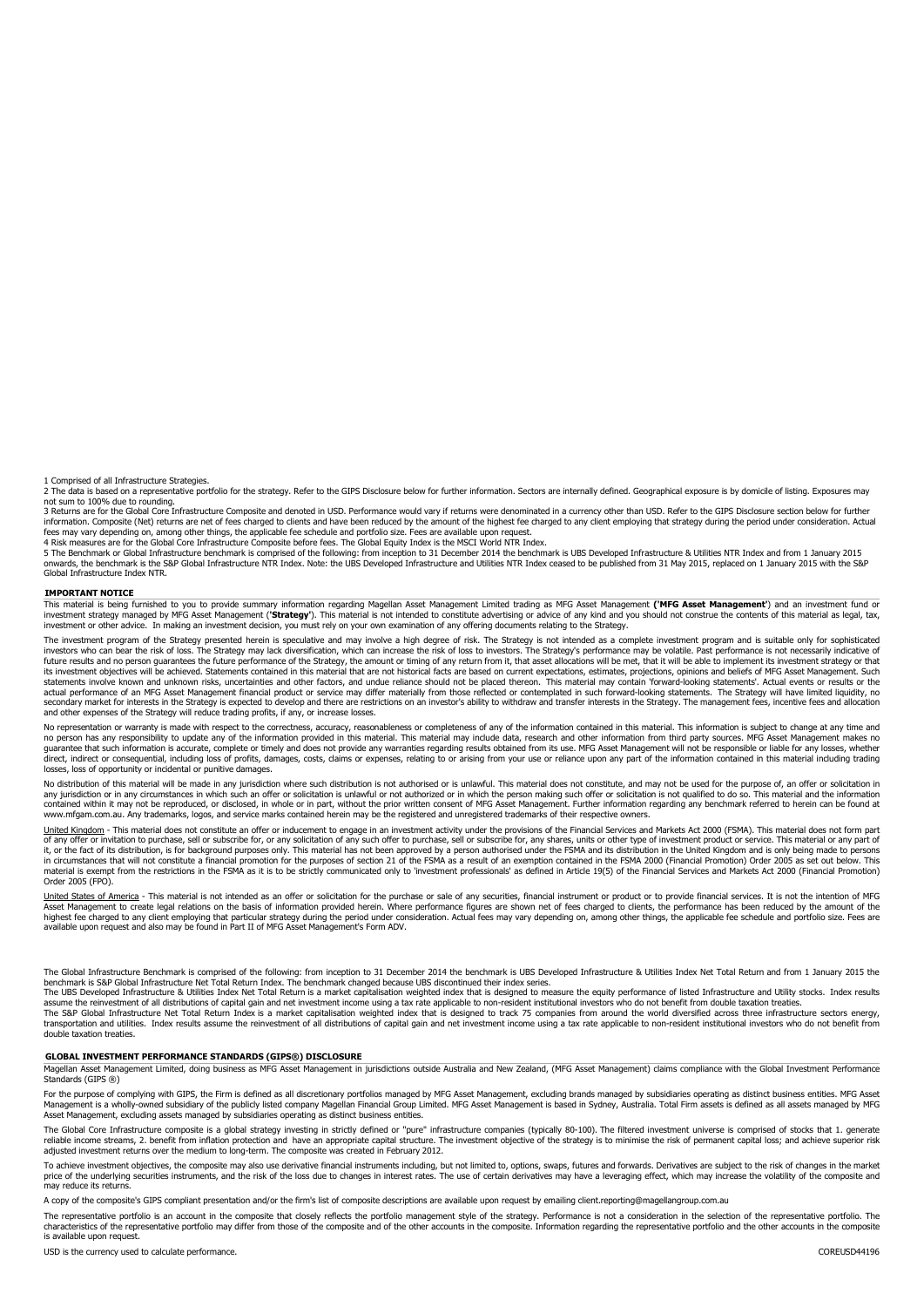# **Strategy Commentary**

The strategy recorded a positive return in the December quarter. The stocks that contributed the most included investments in Aena of Spain and Vinci and ADP of France. Aena, the world's largest airline operator, Vinci, which operates across transport infrastructure and contracting, and ADP, which manages Paris's airport system, rose on hopes that a vaccine for the virus that causes the illness known as COVID-19 would soon enough return life – and passenger traffic – to normal.

Stocks that detracted included the investments in SBA Communications of the US, TC Energy of Canada and Cellnex Telecom of Spain. SBA declined as the real estate investment trust that owns an interest in telecommunications saw investor expectations around a 2021 5G-driven acceleration in leasing activity decline. TC Energy and Cellnex Telecom fell as bullish investors turned away from safer stocks during a vaccine-fuelled rally. Cellnex declined even though the telecom reported results for nine months to September that showed deals across Europe had boosted earnings by 68% from a year earlier and the company announced it had agreed to buy the CK Hutchison Holdings European telecommunication towers for about 10 billion euros.

Index movements and stock contributors/detractors are based in local currency terms unless stated otherwise.



Aena is the world's largest airport operator in terms of passenger traffic. The company earns that title by shuffling 275 million passengers through Spain's 46 airports and two heliports and another 18 million people through its 51% owned Luton in the UK, one of the 45 airports outside Spain in which Aena has a direct or indirect holding.

In February 2020, the year ahead was looking good enough for the majority-Spanish-government-owned company to raise its forecast for growth in passenger traffic for last year to 1.9% from 1.1% – not a spectacular increase but a reflection of the steady growth that essential services tend to enjoy as populations grow in size and wealth. Needless to say, Aena's prediction was upended when the coronavirus arrived in Europe.

Passenger numbers are key for airports because they are the key determinants of their two main sources of earnings (which, for Aena, amounted to 4.5 billion euros in 2019). The biggest source of income is from aeronautical revenue (64% of Aena's revenue in 2019). This comprises the income from flights, terminal space rentals, landing fees and other usage fees. The other main source of revenue for airport operators is non-aeronautical earnings, the term for the money people spend at shops within a terminal and for parking their cars (29% of Aena's 2019 revenue). Basically, the more people fly, the more an airport operator earns. Thus, the income of airport operators was devastated when passenger numbers dived after European governments imposed restrictions on daily life and banned or restricted travel to combat infections.

The pandemic hit Spain hard so Aena's businesses suffered. Passenger numbers in March dropped by 59% from a year earlier. April's plunge was 99%, as was May's. The result for June was a dive of 96%, July's drop was 76% while August's decline came in at 70%, an improvement that reflected an easing of restrictions as infection rates declined.

Aena's stock naturally fell when the virus reached Europe as investors reassessed its earnings outlook and rating companies such as Moody's reviewed the ability of companies to repay debt. On March 31, for example, Moody's downgraded the debt rating on 11 European airport operators but only reduced the 'outlook' on Aena's 'A3' rating – which is a warning that Moody's might reduce the rating. From the end of 2019, Aena's stock fell as much as 48% by mid-March before ending 2020 only 17% lower overall for the year.

Another way to read that sentence is that Aena's stock ended the year 60% above its 2020 low. The gain was thanks to news in November that vaccines had been developed for the novel coronavirus, with the possibility that life could return to normal sooner. The optimism surrounding these vaccines even overcame concerns about the financial damage Europe's second wave of COVID-19 infections and related restrictions